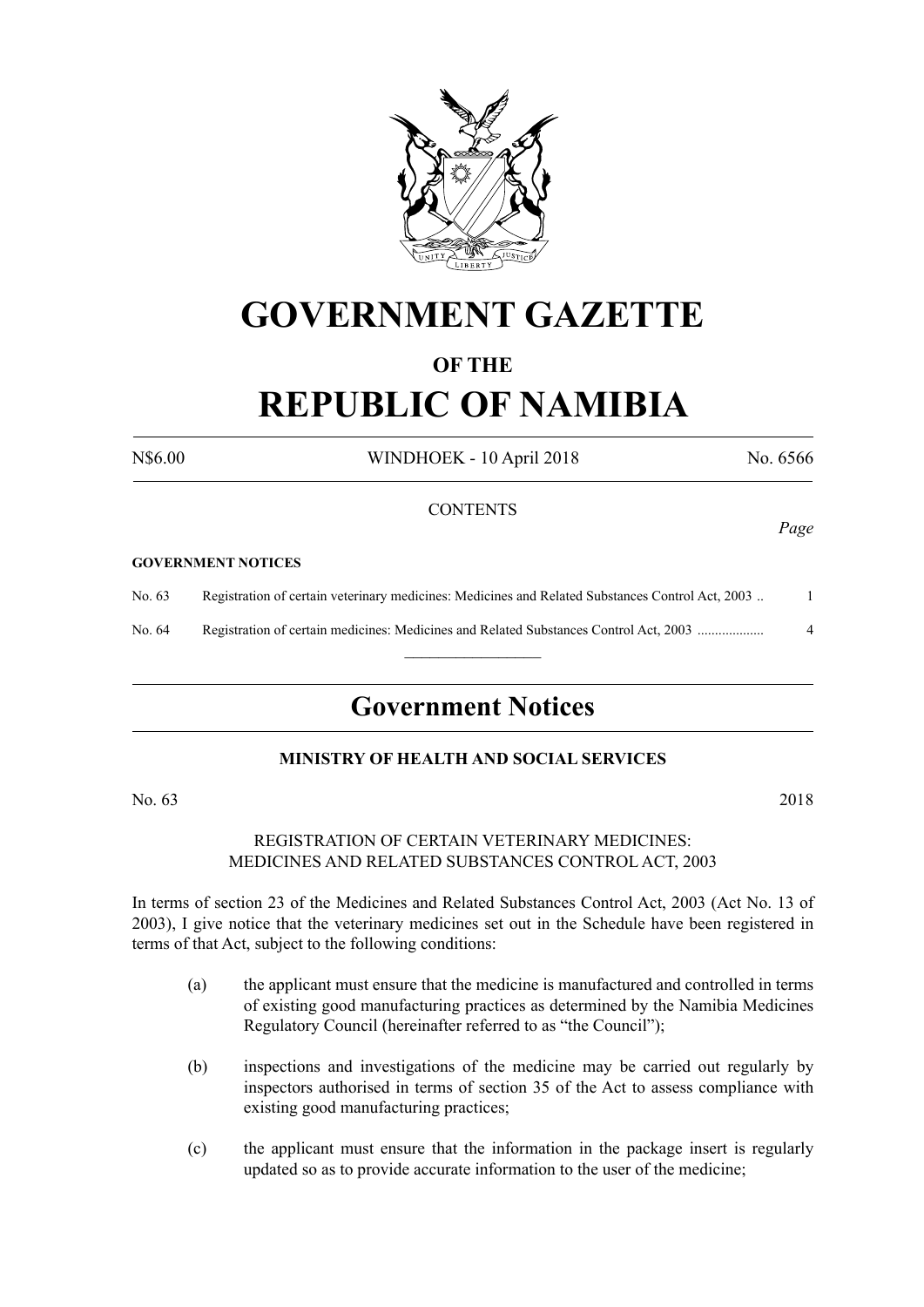- (d) the applicant must comply with all the legal requirements of the Medicines and Related Substances Control Act, 2003 (Act No. 11 of 2003);
- (e) the registration of this medicine is subject to regular review by the Council regarding quality, safety and efficacy and the Council may vary the registration of this medicine, if it considers it necessary;
- (f) the applicant must validate the first two production batches in terms of the detailed process validation protocol submitted at the time of application for registration and the validation report must be submitted to the Council within 30 days after completion of the validation; and
- (g) the Council may review the registration dossier and may determine the intervals when reviews will take place.

### **J. GAESEB REGISTRAR OF MEDICINES** Windhoek, 22 March 2018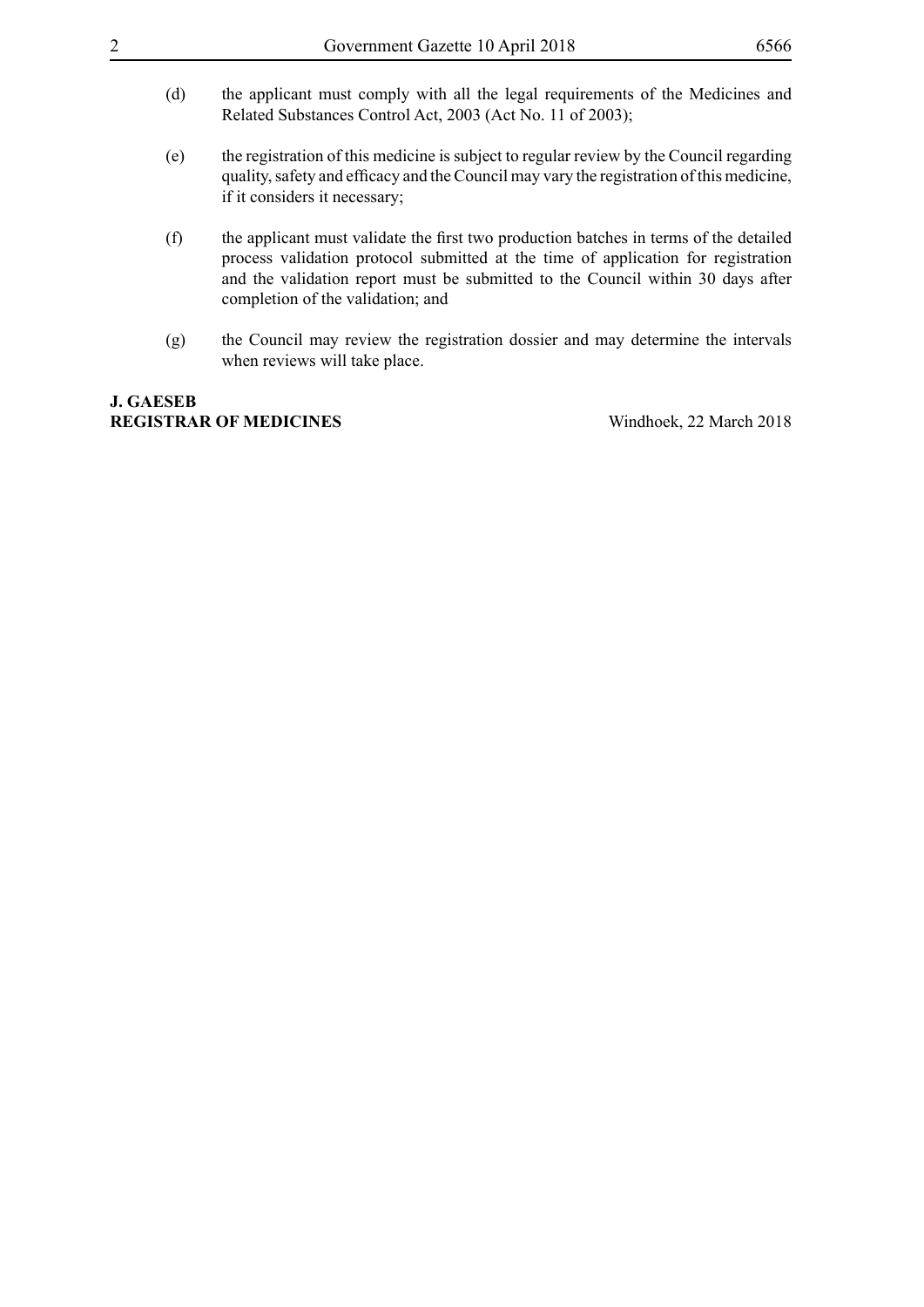| Š | Applicant                                                   | Proprietary Name      | <b>Approved Name of Active(s)</b>                                                                             | Form                 | Dosage Species Registration<br>Number              | Registration Scheduling<br>Date | <b>Status</b>   |
|---|-------------------------------------------------------------|-----------------------|---------------------------------------------------------------------------------------------------------------|----------------------|----------------------------------------------------|---------------------------------|-----------------|
|   | Cipla Agrimed                                               | <b>DIB</b> 1g Implant | Each intravaginal device contains   Intravaginal   Cattle   V1 8/11.2.3/1396   15/02/2018<br>progesterone 1 g | device               |                                                    |                                 | NS2             |
|   | Bayer                                                       | Baytril 100           | Per ml: 100 mg Enrofloxacin                                                                                   | solution             | Injectable   Cattle   V18/17.1.6/1397   15/02/2018 |                                 | INS2            |
|   | Boehringer Ingelheim Animal Semintra<br>Health South Africa |                       | Telmisartan 4 mg/ml                                                                                           | Oral solution   Cats | $\sqrt{18/5.3.2/1398}$   15/02/2018                |                                 | NS <sub>2</sub> |

 $\blacksquare$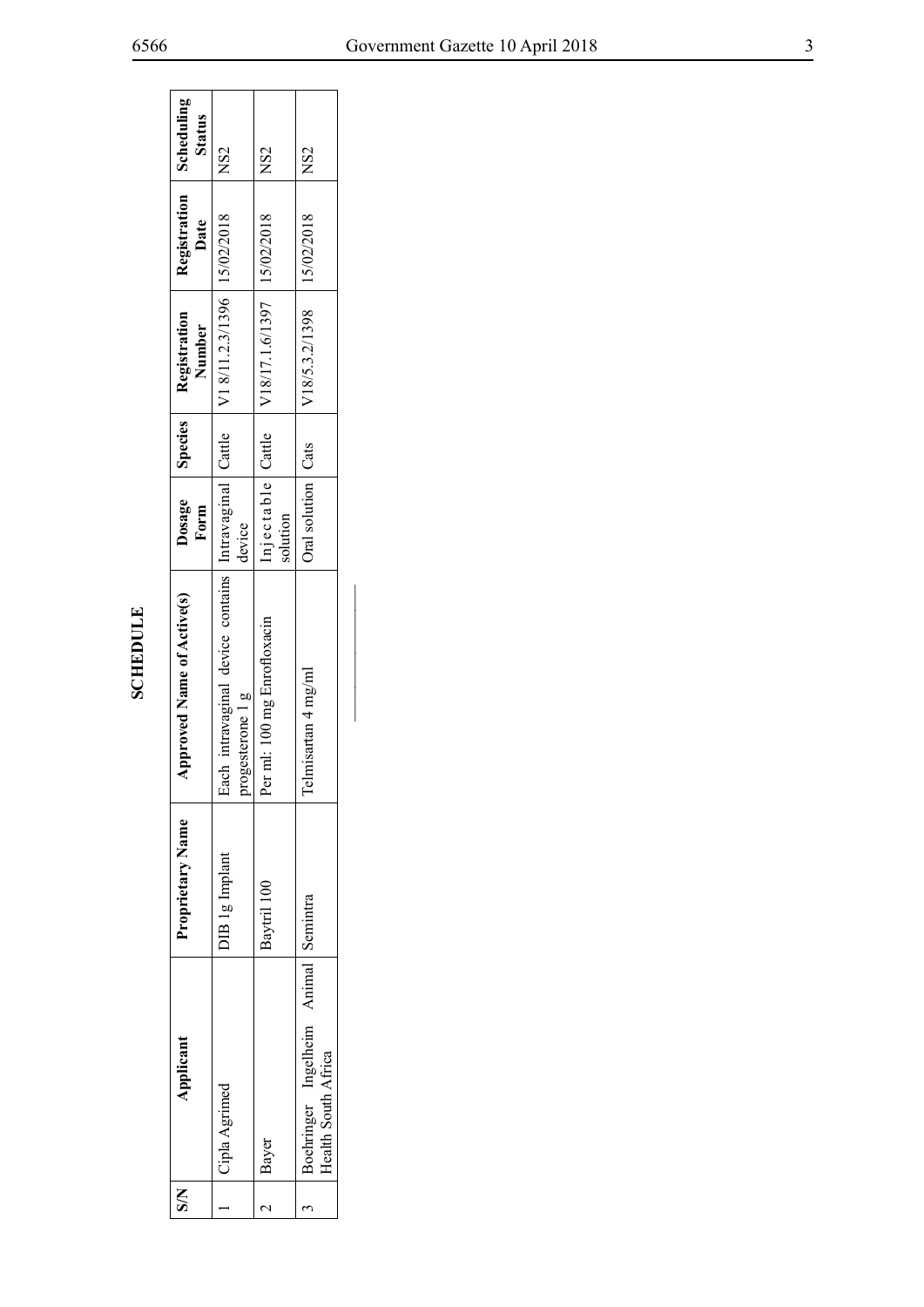### **MINISTRY OF HEALTH AND SOCIAL SERVICES**

No. 64 2018

### REGISTRATION OF CERTAIN MEDICINES: MEDICINES AND RELATED SUBSTANCES CONTROL ACT, 2003

In terms of section 23 of the Medicines and Related Substances Control Act, 2003 (Act No. 13 of 2003), I give notice that the medicines set out in the Schedule have been registered in terms of that Act, subject to the following conditions:

- (a) the applicant must ensure that medicine is manufactured and controlled in terms of existing good manufacturing practices as determined by the Namibia Medicines Regulatory Council (hereinafter referred to as "the Council");
- (b) inspections and investigations of the medicine may be carried out regularly by inspectors authorised in terms of section 35 of the Act to assess compliance with existing good manufacturing practices;
- (c) the applicant must ensure that the information in the package insert is regularly updated so as to provide accurate information to the user of the medicine;
- (d) the applicant must comply with the provisions of the Medicines and Related Substance Control Act, 2003(Act No. 11 of 2003);
- (e) the registration of medicine is subject to regular review by the Council regarding its quality, safety and efficacy and the Council may vary the registration of the medicine, if it considers it necessary;
- (f) the applicant must validate the first two production batches in terms of the detailed process validation protocol which was submitted by the applicant at the time of the application for registration and the validation report must be submitted to the Council within 30 days from the date of completion of the validation; and
- (g) the Council may review the registration dossier and may determine the intervals when reviews will take place.

**J. GAESEB REGISTRAR OF MEDICINES** Windhoek, 22 March 2018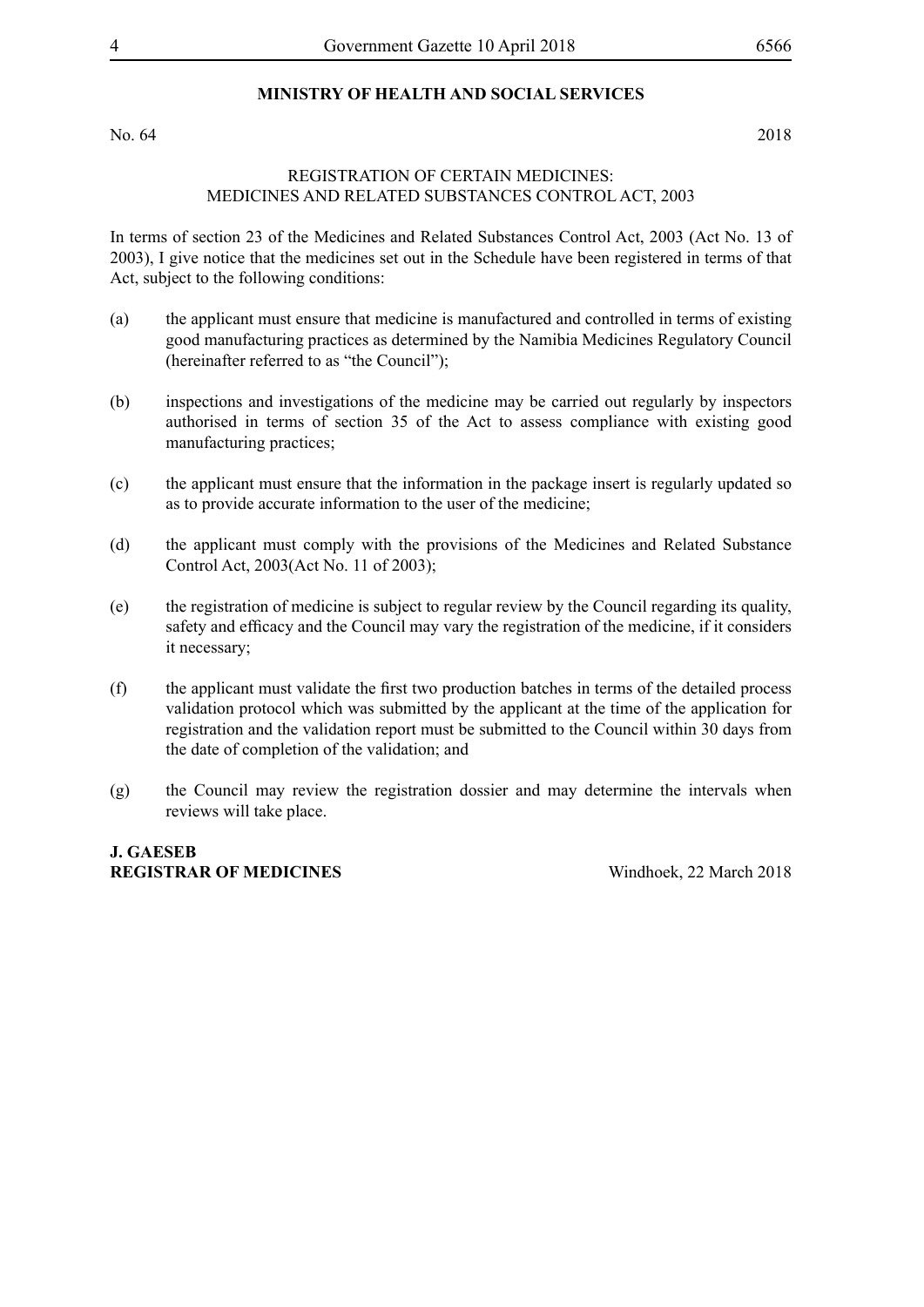| $\mathbf{S}$    | Applicant                                                        | Proprietary<br>Name          | Dosage Form           | Approved Name Of Active(S) & Strength/<br>Dose Unit                                                                      | Registration<br>Number | Registration<br>Date | Scheduling<br><b>Status</b> |
|-----------------|------------------------------------------------------------------|------------------------------|-----------------------|--------------------------------------------------------------------------------------------------------------------------|------------------------|----------------------|-----------------------------|
|                 | Innovata Pharmaceuticals<br>Pty) Ltd                             | Irocan $40$                  | Solution for infusion | Each 2m1 contains Irinotecan hydrochloride 40<br>mg                                                                      | 18/26/0001             | 2018.02.15           | NS <sub>2</sub>             |
| $\mathbf{\sim}$ | Imovata Pharmaceuticals<br>$P(y)$ Ltd                            | Irocan 100                   | Solution for infusion | 5m1 contains Irinotecan hydrochloride 40<br>Each<br>mg                                                                   | 18/26/0002             | 2018.02.15           | NS <sub>2</sub>             |
| 3               | Innovata Pharmaceuticals<br>(Py) Ltd                             | Irocan 300                   | Solution for infusion | Each 15m1 contains Irinotecan hydrochloride 40<br>mg                                                                     | 18/26/0003             | 2018.02.15           | NS <sub>2</sub>             |
| 4               | Imovata Pharmaceuticals<br>Pty) Ltd                              | Irocan 500                   | Solution for infusion | Each 25ml contains Irinotecan hydrochloride 40<br>mg                                                                     | 18/26/0004             | 2018.02.15           | NS <sub>2</sub>             |
| 5               | Forrester Pharma (Pty)<br>Ľd                                     | Neubalin 25                  | Capsules              | Each capsule containsPregabalin 25 mg                                                                                    | 18/2.5/0005            | 2018.02.15           | NS <sub>3</sub>             |
| $\circ$         | Forrester Pharma (Pty)<br>Ltd                                    | Neubalin 75                  | Capsules              | Each capsule contains Pregabalin 75 mg                                                                                   | 18/2.5/0006            | 2018.02.15           | NS <sub>3</sub>             |
| $\overline{ }$  | Forrester Pharma (Pty)<br>Ltd                                    | Neubalin 150                 | Capsules              | Each capsule contains Pregabalin 150 mg                                                                                  | 18/2.5/0007            | 2018.02.15           | NS <sub>3</sub>             |
| ${}^{\circ}$    | Farmaceutiche Riunite<br>Sigma-Tau Industrie<br>S.p.A            | Eurartesim 320<br>$mg/40$ mg | Tablet                | 320,0 mg,<br>Piperaquine<br>Each film coated tablet contains<br>(as Tetrahydrate)<br>Artenimol 40,0 mg<br>Tetraphosphate | 18/20.2.6/0008         | 2018.02.15           | NS <sub>2</sub>             |
| $\sigma$        | Farmaceutiche Riunite<br>Sigma-Tau Industrie<br>$\mathbf{S.p.A}$ | Eurartesim 160<br>mg/20mg    | Tablet                | 160,0 mg,<br>Each film coated tablet contains Piperaquine<br>Tetrahydrate)<br>(as<br>Artenimol 20,0 mg<br>Tetraphosphate | 18/20.2.6/0009         | 2018.02.15           | NS <sub>2</sub>             |
| $\overline{10}$ | Mylan Laboratories<br>Limited                                    | Avonza                       | <b>BFC</b> Tablet     | contains<br>300mg<br>300mg, Lamivudine<br>coated tablet<br>film<br>Efavirenz 400 mg<br>Each bilayered<br>Tenovofir DSF   | 18/20.2.8/0010         | 2018.02.15           | NS <sub>2</sub>             |
| $\Xi$           | Cospharm Investments                                             | Goutseal-80                  | FC tablet             | Each film coated tablet contains Febuxostat 80<br>mg                                                                     | 18/3.3/0011            | 2018.02.15           | NS <sub>2</sub>             |
| 12              | Cospharm Investments                                             | Goutseal-40                  | FC tablet             | Each film coated tablet contains Febuxostat 40<br>mg                                                                     | 8/3.3/0012             | 2018.02.15           | NS <sub>2</sub>             |
| 13              | Cospharm Investments                                             | Prostar <sub>200</sub>       | Injection             | Each 1ml oily solution contains; Progesterone<br>$100 \text{ mg}$                                                        | 18/21.8.2/0013         | 2018.02.15           | NS <sub>2</sub>             |